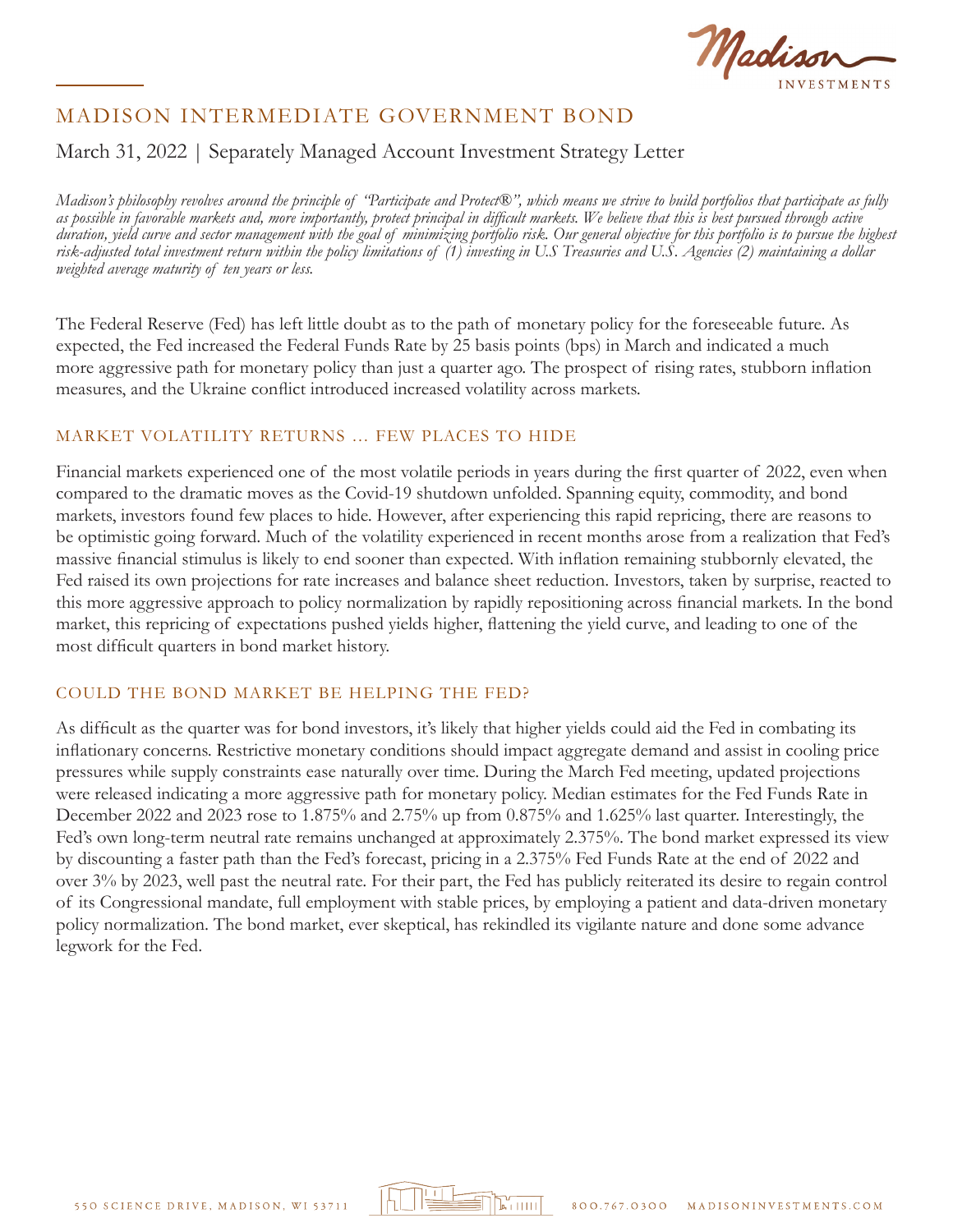Madisor

## March 31, 2022 | Separately Managed Account Investment Strategy Letter

## VOLATILITY AND THE SILVER LINING

There's no other way to say it, the first quarter was a difficult one for all investors. Seldom have we seen such a rapid and powerful revaluation across nearly all market sectors. The first quarter of 2022 underscores the need for a consistent, disciplined, and risk-conscious approach to investing. The upward move in rates has restored market yield to fixed income investors after a prolonged period of lower-than-average Treasury yields. With these more reasonable valuations we view present market conditions as providing more opportunities than we've seen in several quarters. While we have begun to take advantage of improved valuations in recent weeks, we view the coming months as likely to present more opportunities as the path of policy becomes increasingly clear.

#### PERFORMANCE AND POSITIONING

During the first quarter, the Madison Intermediate Government Only portfolio outperformed the benchmark by 77 basis points, returning -3.42% (gross of fees) versus the Bloomberg Barclay's Intermediate Government Index return of -4.19%. Net of fees, the portfolio returned -3.54%, -3.73%, and -4.15% (fees of 0.50%, 1.25%, and 3.00%, respectively). Conservative duration positioning was significantly additive to performance as Treasury rates moved higher throughout the quarter. Sector allocation, security selection, and portfolio yield were neutral to performance during the period. The biggest detractor to performance was yield curve flattening as short rates reacted to accelerated expectations for Fed policy normalization increasing more rapidly than longer-term rates.

Our conservative approach to portfolio construction remains intact. Conservative duration positioning continues to contribute to positive relative performance as interest rates have adjusted higher. Higher yields have allowed the strategy to add meaningful yield by rolling short maturities out the yield curve as the curve has flattened. We will continue adding to positions further out the curve should yields continue their recent rise. We view the 3-5 year maturity sector as attractive given the increased yield and lower maturity risk versus longer issues. We continue to hold benchmark Agency issues in the portfolio although we have stepped back on new purchases as valuations remain near recent highs. We anticipate the renewed potential for curve steepening and will seek opportunities to move holdings out the curve should longer rates shift higher.

*\*\*Net returns are reduced by three separate annual model fees: the first is an annual non-bundled fee of 0.50% representing the highest fee within the product's standard fee schedule, applied quarterly for periods prior to January 1, 2022 and applied monthly for periods beginning January 1, 2022; the second and third are annual model bundled fees of 1.25% and 3.00%, applied quarterly for periods prior to January 1, 2022 and applied monthly for periods beginning January 1, 2022. Due to variances between wrap/UMA programs, multiple net returns are presented to show two possible outcomes at different total annual bundled fee rates. The model bundled fees represent a fee charged to clients and combines Madison's management fee plus a maximum advisor fee. Actual fees will vary depending on each individual agreement, so clients should consult their advisor for actual fees. See each entity's Part 2A Disclosure Brochure for more information. Actual returns may vary depending on a particular account's inception date, trading platform and trading discretion. Any differences in the timing of trades may result in various performance outcomes for Madison's separately managed accounts versus model manager accounts.*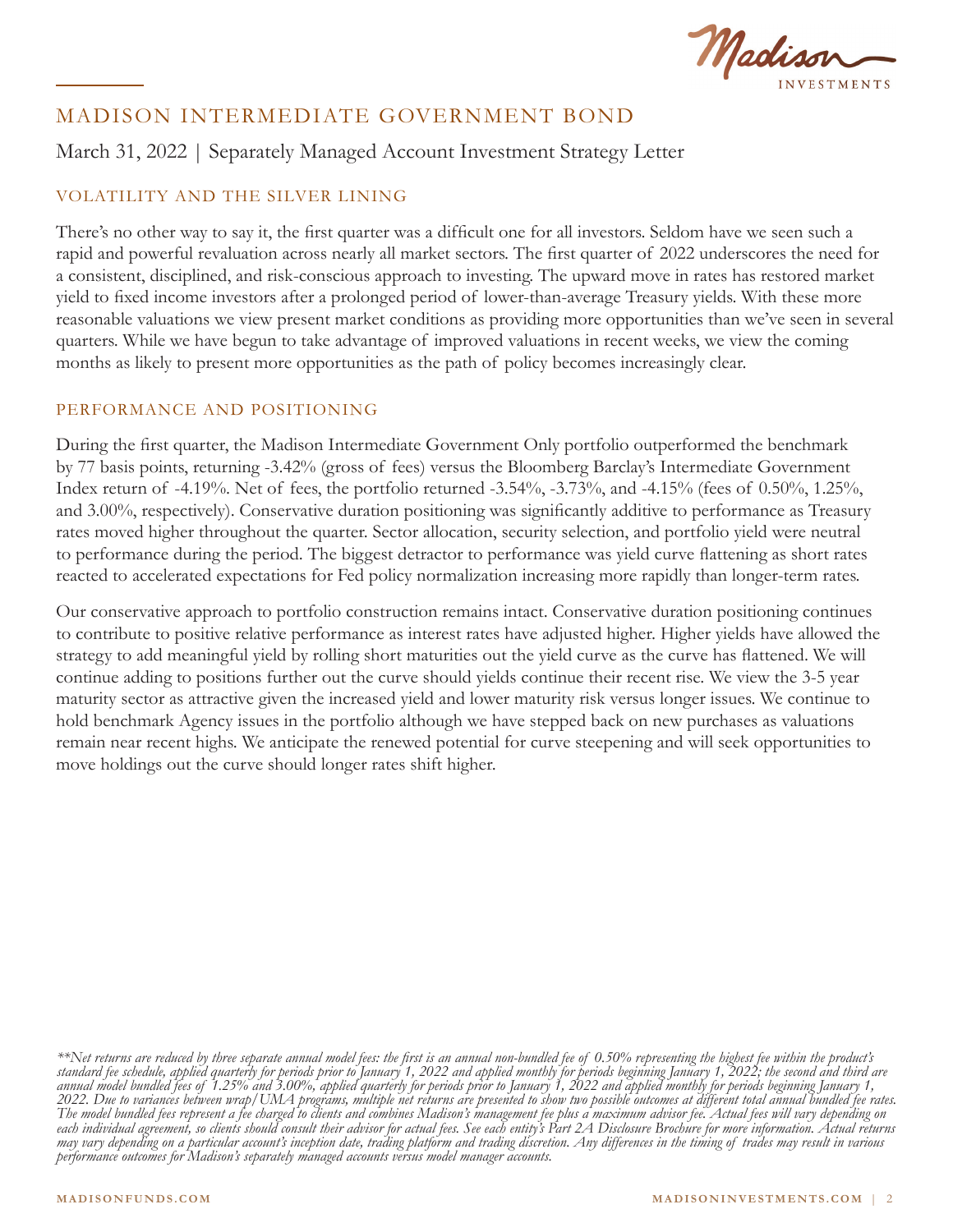

March 31, 2022 | Separately Managed Account Performance & Characteristics

*Portfolio Characteristics may help you understand how the portfolio, taken as a whole, is situated relative to other portfolios or the benchmark. See the Definitions section on the last page for more details about each metric presented below.*

#### Portfolio Characteristics

|                                | Madison<br>Intermediate<br>Government<br>Bond | Bloomberg U.S.<br>Interm. Gov't<br>Bond Index |  |  |
|--------------------------------|-----------------------------------------------|-----------------------------------------------|--|--|
| Effective Duration (years)     | 3.21                                          | 3.83                                          |  |  |
| Wtd. Avg. Maturity (years)     | 3.36                                          | 4.04                                          |  |  |
| Wtd. Avg. Quality <sup>1</sup> | AAA                                           | AAA                                           |  |  |
| Wtd. Avg. Yield to Worst       | $2.29\%$                                      | 2.38%                                         |  |  |
| Wtd. Avg. Current Yield        | $1.54\%$                                      | $1.41\%$                                      |  |  |
| Avg. Turnover                  | $20 - 40%$                                    |                                               |  |  |

### Portfolio Statistics (%)

| Since Inception    | Madison | Index |
|--------------------|---------|-------|
| Up Capture Ratio   | 87.20   | 100   |
| Down Capture Ratio | 73.98   | 100   |
| Standard Deviation | 2.53    | 2.91  |

### Quality2 Distribution (%)

|            | Madison | Index |
|------------|---------|-------|
| <b>AAA</b> | 98.32   | 99.00 |
| AA         |         | 1.00  |
| Cash       | 1.68    |       |

### Maturity Distribution (%)

|               | Madison | Index |
|---------------|---------|-------|
| $0-1$ Years   | 9.26    | 1.61  |
| 1-3 Years     | 33.55   | 40.54 |
| 3-5 Years     | 38.63   | 26.90 |
| 5-7 Years     | 14.55   | 19.72 |
| $7-10+$ Years | 4.01    | 11.24 |

*Cash is included in 0-1 Year segment.*

## Sector Distribution (%)

|          | Madison | Index |
|----------|---------|-------|
| Treasury | 86.09   | 96.19 |
| Agency   | 12.23   | 3.81  |
| Cash     | 1.68    | $- -$ |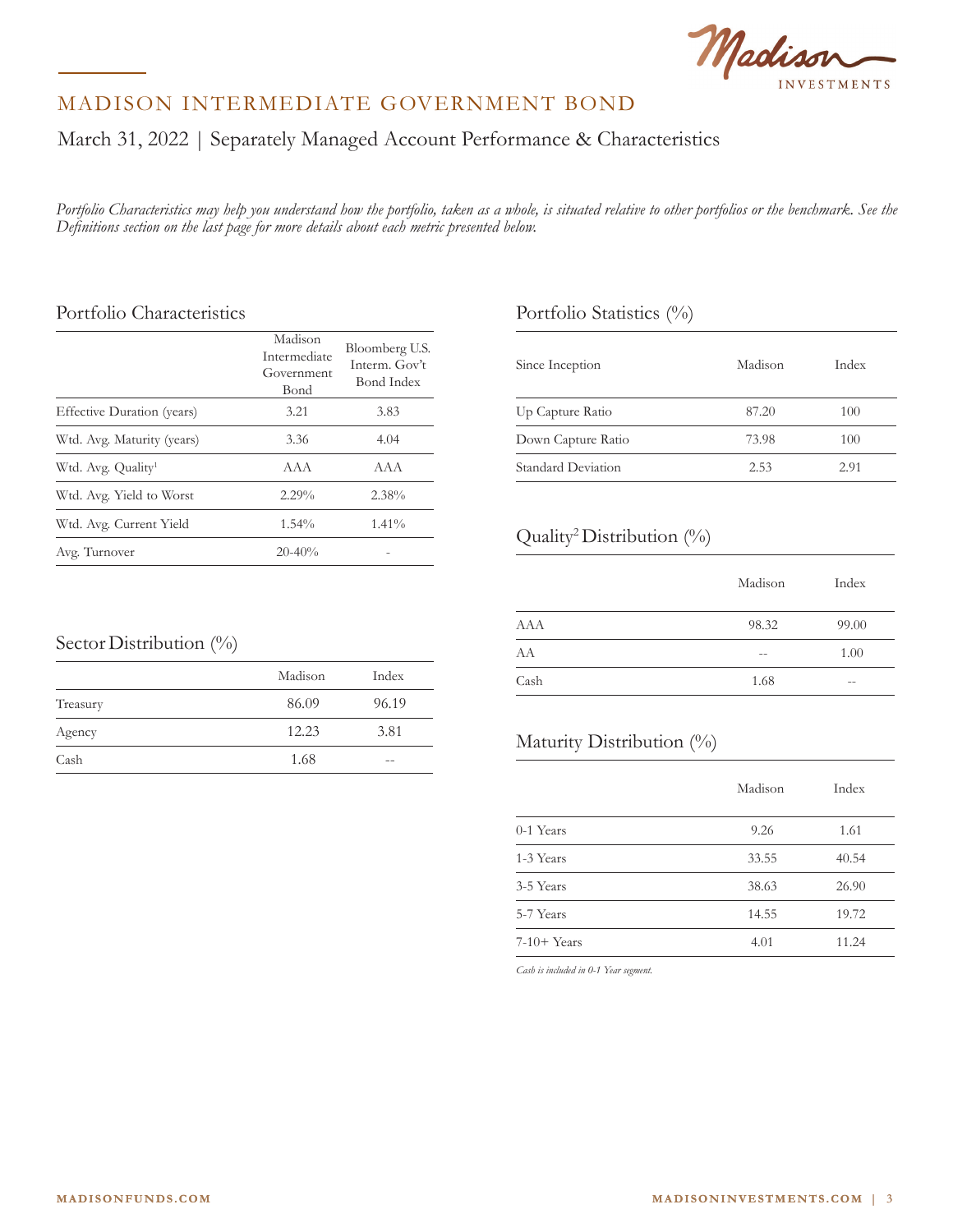

## March 31, 2022 | Separately Managed Account Performance & Characteristics

*Portfolio Performance may help you understand how the portfolio, taken as a whole, is situated relative to other portfolios or the benchmark. See the Definitions section on the last page for more details about each metric presented below.*

#### Trailing Returns (%)

|                         |         | Net of Fee Performance** |           |              |         |
|-------------------------|---------|--------------------------|-----------|--------------|---------|
|                         | Gross   | $0.50\%$ fee             | 1.25% fee | $3.00\%$ fee | Index   |
| <b>QTD</b>              | $-3.42$ | $-3.54$                  | $-3.73$   | $-4.15$      | $-4.19$ |
| <b>YTD</b>              | $-3.42$ | $-3.54$                  | $-3.73$   | $-4.15$      | $-4.19$ |
| $1$ -Year <sup>*</sup>  | $-3.71$ | $-4.19$                  | $-4.91$   | $-6.57$      | $-4.16$ |
| $3$ -Year <sup>*</sup>  | 0.76    | 0.26                     | $-0.49$   | $-2.22$      | 1.03    |
| 5-Year*                 | 1.16    | 0.66                     | $-0.09$   | $-1.84$      | 1.34    |
| $10$ -Year <sup>*</sup> | 1.05    | 0.55                     | $-0.20$   | $-1.94$      | 1.28    |
| Since Inception*        | 3.87    | 3.36                     | 2.59      | 0.80         | 4.11    |

\* *Figures are annualized.*

#### Annual Total Returns (%)

|      |         | Net of Fee Performance** |             |           |         |
|------|---------|--------------------------|-------------|-----------|---------|
|      | Gross   | $0.50\%$ fee             | $1.25%$ fee | 3.00% fee | Index   |
| 2012 | 1.38    | 0.87                     | 0.12        | $-1.62$   | 1.73    |
| 2013 | $-0.22$ | $-0.72$                  | $-1.46$     | $-3.18$   | $-1.25$ |
| 2014 | 1.55    | 1.04                     | 0.29        | $-1.46$   | 2.52    |
| 2015 | 0.95    | 0.45                     | $-0.30$     | $-2.04$   | 1.18    |
| 2016 | 0.69    | 0.19                     | $-0.56$     | $-2.29$   | 1.05    |
| 2017 | 1.02    | 0.52                     | $-0.23$     | $-1.97$   | 1.14    |
| 2018 | 1.61    | 1.10                     | 0.35        | $-1.41$   | 1.43    |
| 2019 | 4.34    | 3.82                     | 3.04        | 1.25      | 5.20    |
| 2020 | 4.36    | 3.84                     | 3.07        | 1.27      | 5.73    |
| 2021 | $-1.43$ | $-1.92$                  | $-2.66$     | $-4.36$   | $-1.69$ |

*\*\*Net returns are reduced by three separate annual model fees: the first is an annual non-bundled fee of 0.50% representing the highest fee within the product's standard fee schedule, applied quarterly for periods prior to January 1, 2022 and applied monthly for periods beginning January 1, 2022; the second and third are annual model bundled fees of 1.25% and 3.00%, applied quarterly for periods prior to January 1, 2022 and applied monthly for periods beginning January 1, 2022. Due to variances between wrap/UMA programs, multiple net returns are presented to show two possible outcomes at different total annual bundled fee rates. The model bundled fees represent a fee charged to clients and combines Madison's management fee plus a maximum advisor fee. Actual fees will vary depending on each individual agreement, so clients should consult their advisor for actual fees. See each entity's Part 2A Disclosure Brochure for more information. Actual returns may vary depending on a particular account's inception date, trading platform and trading discretion. Any differences in the timing of trades may result in various performance outcomes for Madison's separately managed accounts versus model manager accounts.*

#### Experienced Management

#### **Mike Sanders, CFA®, FRM®**

Head of Madison Fixed Income, Portfolio Manager Industry since 2004

**Chris Nisbet, CFA®**

Portfolio Manager Industry since 1990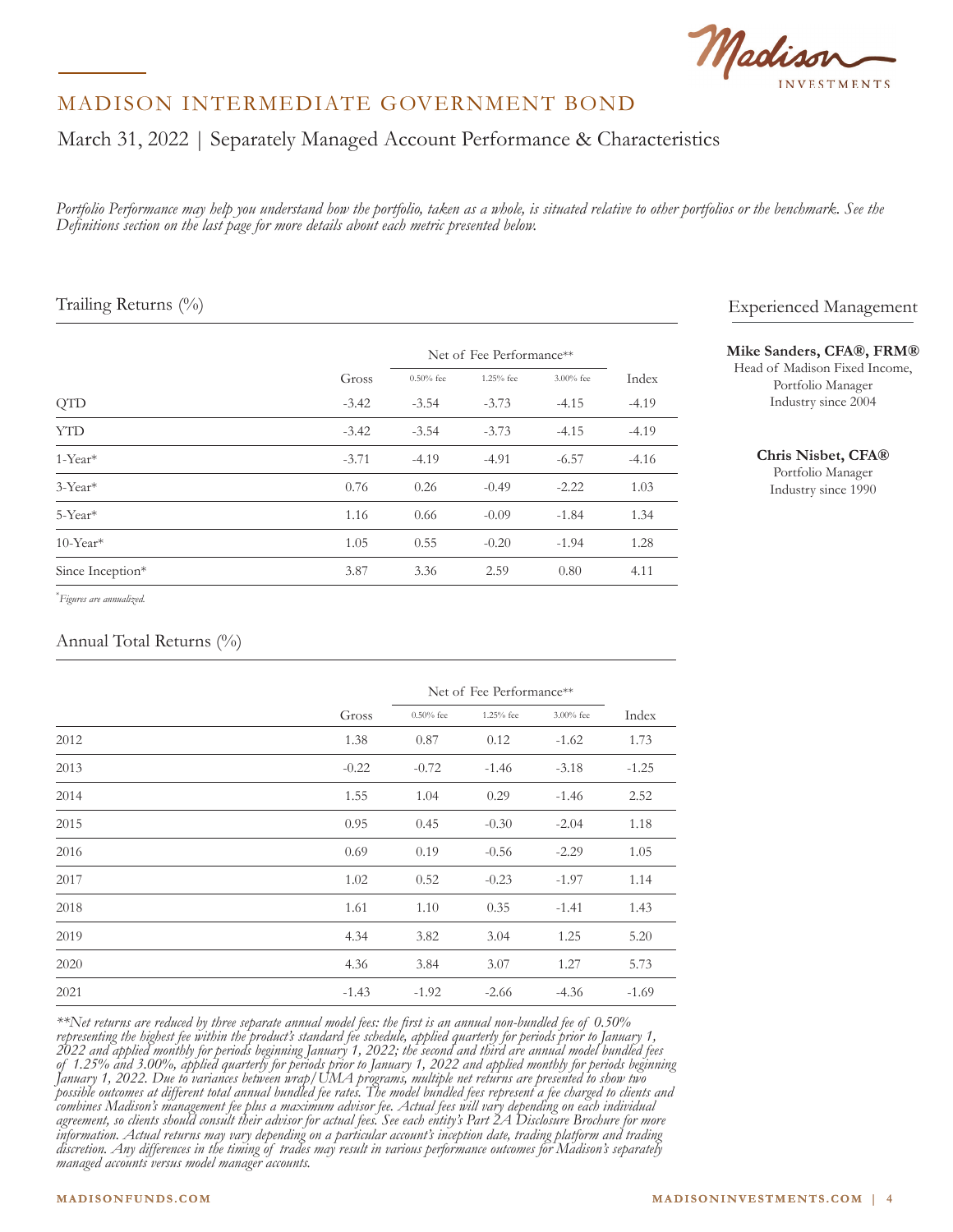

## DISCLOSURES

1.This measure is not the result of an assessment of the credit quality of the composite's portfolio by a Nationally Recognized Statistical Rating Agency ("NRSRO") or any other independent entity.

2. Credit quality ratings on underlying securities of the composite are received from one or more NRSRO (e.g., S&P, Moody's, Fitch, etc.) and converted to the equivalent major rating category commonly utilized by more than one NRSRO. In the event of split rating between NSRSOs, (i.e., when a majority rating cannot be derived), the lower rating is used. Bonds backed by U.S. Government or agency securities are given an implied rating equal to the rating of such securities. Ratings and portfolio credit quality may change over time. Portfolio distributions are rounded to the nearest 0.1%.

All or some of the above information is presented as "supplemental information" included as part of the GIPS® Report for the Intermediate Government Bond Composite on the reverse side, which must be included with this material. References to "Madison" are to that composite and references to inception date refer to performance since 1/1/1993. Year-to-date, quarterly and annualized performance figures are considered "preliminary" as of the date of this piece. GIPS® is a registered trademark of CFA Institute. CFA Institute does not endorse or promote this organization, nor does it warrant the accuracy or quality of the content contained herein.

Indices are unmanaged. An investor cannot invest directly in an index. They are shown for illustrative purposes only, and do not represent the performance of any specific investment. Index returns do not include any expenses, fees or sales charges, which would lower performance.

All investing involves risks including the possible loss of principal. There can be no assurance the portfolios will achieve their investment objectives. The risks associated with an investment in the portfolio can increase during times of significant market volatility. The principal risks of investing in the portfolio include: interest rate risk, call risk, risk of default and liquidity risk. As interest rates rise, the prices of bonds fall. Long-term bonds are more exposed to interest-rate risk than short-term bonds. Unlike bonds, bond portfolios have ongoing fees and expenses. Please consult with your financial advisor to determine your risk tolerance and investment objectives.

It should not be assumed that recommendations made in the future will be profitable or will equal the performance of the securities in this list.

Holdings may vary depending on account inception date, objective, cash flows, market volatility, and other variables. Any securities identified and described herein do not represent all of the securities purchased or sold, and these securities may not be purchased for a new account. There is no guarantee that any securities transactions identified and described herein were, or will be profitable. Any securities identified and described herein are not a recommendation to buy or sell, and is not a solicitation for brokerage services.

Upon request, Madison may furnish to the client or institution a list of all security recommendations made within the past year.

#### Definitions

Standard Deviation: a statistical measurement of dispersion about an average, which, for a portfolio, depicts how widely the returns varied over a certain period of time. Investors may use the standard deviation of historical performance to understand the range of returns for a portfolio. When a portfolio has a higher standard deviation than its benchmark, it implies higher relative volatility. Standard deviation has been calculated using the trailing monthly total returns for the appropriate time period. The standard deviation values are annualized.

Downside Capture Ratio: a portfolio's performance in down markets relative to its benchmark. The security's downside capture return is divided it by the benchmark's downside capture return over the time period.

Upside Capture Ratio: a portfolio's performance in up markets relative to its benchmark. The security's upside capture return is divided by the benchmark's upside capture return over the time period.

Effective Duration: a measure of a portfolio's interest-rate sensitivity. The longer a portfolio's duration, the more sensitive the portfolio is to shifts in interest rates.

Average Maturity: computed by weighting the maturity of each security in the portfolio by the market value of the security, then averaging these weighted figures.

Yield to Maturity measures the annual return an investor would receive if they held a particular bond until maturity as of the end of a report period. In order to make comparisons between instruments with different payment frequencies, a standard yield calculation basis is assumed. This yield is calculated assuming semiannual compounding.

Portfolio Turnover: a measure of the trading activity in an investment portfolio—how often securities are bought and sold by a portfolio. The range represents the typical turnover of the portfolio.

Yield to Worst the lowest potential yield that can be received on a bond without the issuer actually defaulting. The yield to worst is calculated by making worst case scenario assumptions on the issue by calculating the returns that would be received if provisions, including prepayment, call or sinking fund, are used by the issuer.

"Madison" and/or "Madison Investments" is the unifying tradename of Madison Investment Holdings, Inc., Madison Asset Management, LLC ("MAM"), and Madison Investment Advisors, LLC ("MIA"), which also includes the Madison Scottsdale office. MAM and MIA are registered as investment advisers with the U.S. Securities and Exchange Commission. Madison Funds are distributed by MFD Distributor, LLC. MFD Distributor, LLC is registered with the U.S. Securities and Exchange Commission as a broker-dealer and is a member firm of the Financial Industry Regulatory Authority. The home office for each firm listed above is 550 Science Drive, Madison, WI 53711. Madison's toll-free number is 800-767-0300.

Any performance data shown represents past performance. Past performance is no guarantee of future results.

Non-deposit investment products are not federally insured, involve investment risk, may lose value and are not obligations of, or guaranteed by, any financial institution. Investment returns and principal value will fluctuate.

This report is for informational purposes only and is not intended as an offer or solicitation with respect to the purchase or sale of any security.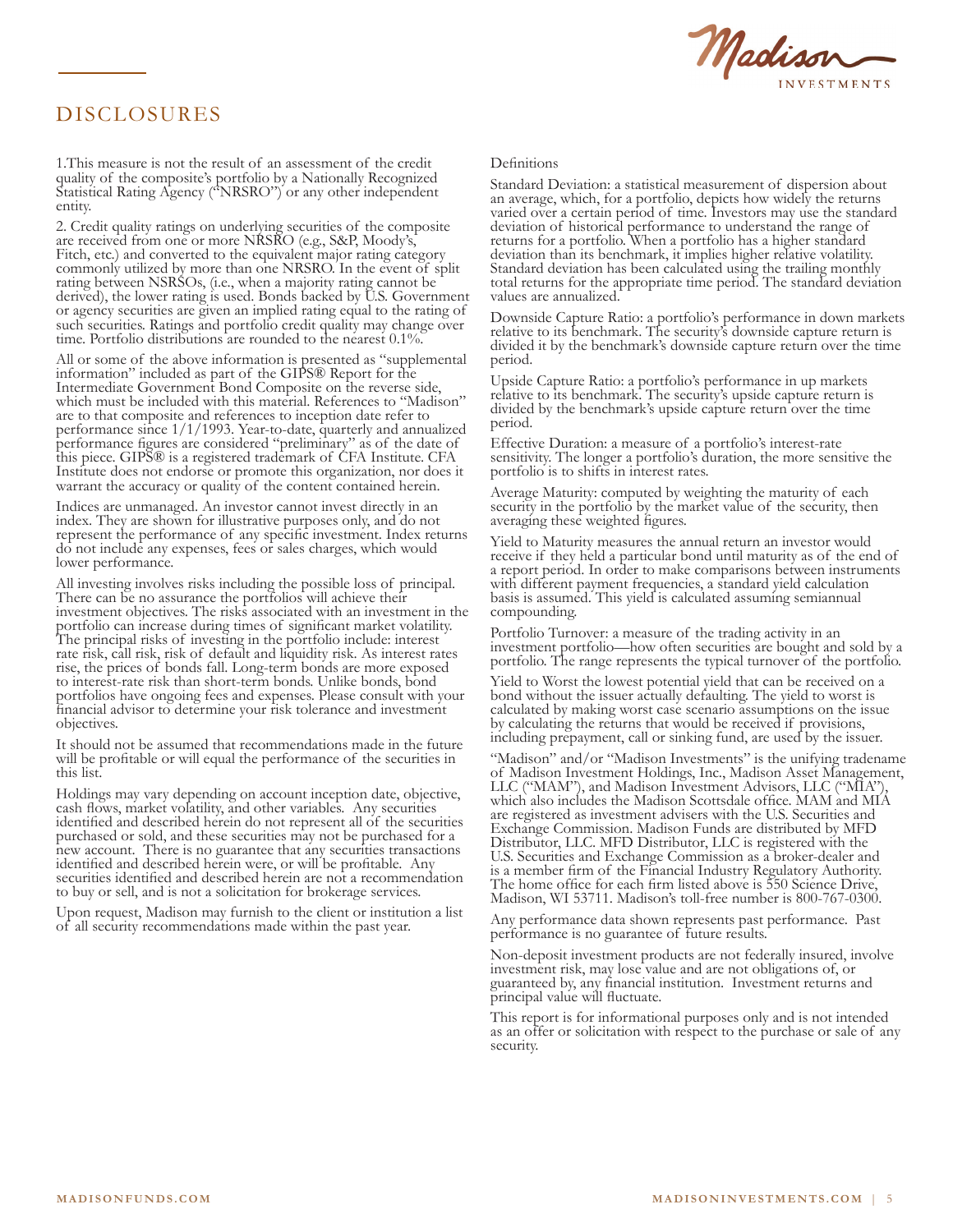

## DISCLOSURES

Although the information in this report has been obtained from sources that the firm believes to be reliable, we do not guarantee its accuracy, and any such information may be incomplete or condensed. All opinions included in this report constitute the firm's judgment as of the date of this report and are subject to change without notice. This report is for informational purposes only and is not intended as an offer or solicitation with respect to the purchase or sale of any security. 1.<br>This measure is not the Community of the results of the credit of the credit of the community of the community Although the information in this report has been obtained from sources that the firm believes to be reliable, we do not guarantee iudgment as of the date of this report and are subject to change without notice. This report is for informational purposes only not intended as an offer or solicitation with respect to the purchas or sale of any security.

This piece is not intended to provide investment advice directly to investors. Opinions stated are informational only and should not be taken as investment recommendation or advice of any kind whatsoever (whether impartial or otherwise). I his piece is not intended to provide investment advice directly

Gross performance results do not reflect the deduction of investment advisory fees. Your returns will be reduced by advisory investment advisory tees. Your returns will be reduced by advisory fees and other expenses that may be incurred in the management of your investment advisory account. Investment advisory fees are of your investment advisory account. Investment advisory fees are<br>described in our disclosure brochure. tees and other expenses that may be incurred in the management described in our disclosure brochure.

Our expectation is that investors will participate in market appreciation during bull markets and be protected during bear markets compared with investors in portfolios holding more speculative and volatile securities. There is no assurance that these expectations will be realized.  $\Omega$  or  $\Omega$  and  $\Omega$  and  $\Omega$ appreciation during bull markets and be protected during bear

The Consumer Price Index (CPI) is a measure of the average change over time in the prices paid by urban consumers for a market basket of consumer goods and services. returns for a portfolio has portfolio has a higher standard standard standard standard  $\epsilon$ I he Consumer Price Index (CPI) is a measure of the average channels of the strategie of the strategie volatility. over time in the prices paid by urban consumers for a market base

Blomberg Intermediate Government Index measures the performance of United States dollar-denominated United States Treasuries and government-related securities that have a remaining maturity of greater than or equal to one year and less than 10 years. period.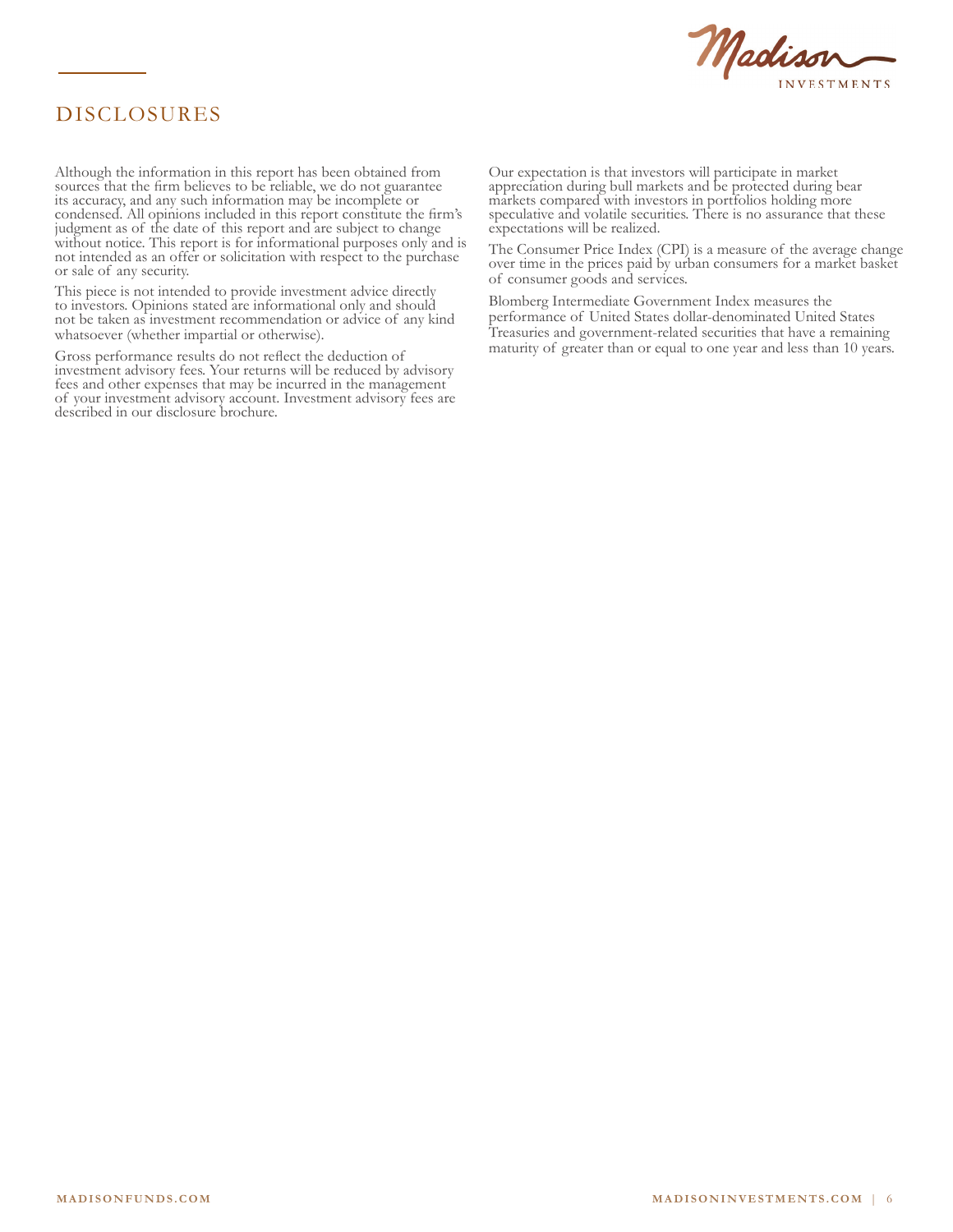#### MADISON INTERMEDIATE GOVERNMENT BOND COMPOSITE GIPS COMPOSITE REPORT

|             |                                       |                          | <b>Composite Assets</b>                |                                   | <b>Annual Performance Results</b>     |                                    |                                       |          |                                |                                                                                      |                                                                                    |                                                    |
|-------------|---------------------------------------|--------------------------|----------------------------------------|-----------------------------------|---------------------------------------|------------------------------------|---------------------------------------|----------|--------------------------------|--------------------------------------------------------------------------------------|------------------------------------------------------------------------------------|----------------------------------------------------|
| Year<br>End | Total<br>Firm<br>Assets<br>(millions) | <b>USD</b><br>(millions) | <b>Number</b><br>οf<br><b>Accounts</b> | Composite<br>Pure<br><b>Gross</b> | Composite<br><b>Net</b><br>$(0.50\%)$ | Composite<br><b>Net</b><br>(1.25%) | Composite<br><b>Net</b><br>$(3.00\%)$ | Index    | Composite<br><b>Dispersion</b> | Composite<br>$3-Yr.$<br>Annualized<br>Ex-Post<br><b>Standard</b><br><b>Deviation</b> | Index 3-Yr.<br><b>Annualized</b><br>Ex-Post<br><b>Standard</b><br><b>Deviation</b> | $%$ of<br><b>Bundled</b><br>Fee<br><b>Accounts</b> |
| 2021        | 19.129                                | 74                       | 61                                     | $-1.43%$                          | $-1.92%$                              | $-2.66%$                           | $-4.36%$                              | $-1.69%$ | 0.1%                           | 1.77%                                                                                | 2.45%                                                                              | 100%                                               |
| 2020        | 14,498                                | 75                       | 72                                     | 4.36%                             | 3.84%                                 | 3.07%                              | 1.27%                                 | 5.73%    | 0.1%                           | 1.81%                                                                                | 2.49%                                                                              | 100%                                               |
| 2019        | 13,993                                | 58                       | 54                                     | 4.34%                             | 3.82%                                 | 3.04%                              | 1.25%                                 | 5.20%    | 0.1%                           | 1.55%                                                                                | 2.10%                                                                              | 100%                                               |
| 2018        | 12,895                                | 57                       | 61                                     | 1.61%                             | 1.10%                                 | 0.35%                              | $-1.41%$                              | 1.43%    | 0.1%                           | 1.55%                                                                                | 2.21%                                                                              | 100%                                               |
| 2017        | 13,761                                | 61                       | 70                                     | 1.02%                             | 0.52%                                 | $-0.23%$                           | $-1.97%$                              | 1.14%    | 0.0%                           | 1.31%                                                                                | 2.16%                                                                              | 100%                                               |
| 2016        | 13,312                                | 66                       | 87                                     | 0.69%                             | 0.19%                                 | $-0.56%$                           | $-2.29%$                              | 1.05%    | 0.2%                           | 1.34%                                                                                | 2.24%                                                                              | 100%                                               |
| 2015        | 13,030                                | 63                       | 86                                     | 0.95%                             | 0.45%                                 | $-0.30%$                           | $-2.04%$                              | 1.18%    | 0.1%                           | 1.14%                                                                                | 1.91%                                                                              | 100%                                               |
| 2014        | 13,953                                | 66                       | 105                                    | 1.55%                             | 1.04%                                 | 0.29%                              | $-1.46%$                              | 2.52%    | 0.1%                           | 1.04%                                                                                | 1.71%                                                                              | 100%                                               |
| 2013        | 12.112                                | 82                       | 130                                    | $-0.22%$                          | $-0.72%$                              | $-1.46%$                           | $-3.18%$                              | $-1.25%$ | 0.2%                           | 1.35%                                                                                | 2.02%                                                                              | 100%                                               |
| 2012        | 6,984                                 | 81                       | 142                                    | 1.38%                             | 0.87%                                 | 0.12%                              | $-1.62%$                              | 1.73%    | 0.1%                           | 1.62%                                                                                | 2.26%                                                                              | 100%                                               |
| 2011        | 7,320                                 | 79                       | 159                                    | 4.31%                             | 3.80%                                 | 3.03%                              | 1.23%                                 | 6.08%    | 0.3%                           | 2.17%                                                                                | 2.84%                                                                              | 100%                                               |
| 2010        | 7,349                                 | 90                       | 196                                    | 3.96%                             | 3.45%                                 | 2.68%                              | 0.90%                                 | 4.98%    | 0.2%                           | ä,                                                                                   |                                                                                    | 100%                                               |
| 2009        | 6,766                                 | 114                      | 225                                    | $-0.06%$                          | $-0.56%$                              | $-1.31%$                           | $-3.03%$                              | $-0.32%$ | 0.2%                           | $\overline{a}$                                                                       |                                                                                    | 100%                                               |
| 2008        | 5,282                                 | 159                      | 282                                    | 10.42%                            | 9.88%                                 | 9.08%                              | 7.16%                                 | 10.43%   | 0.2%                           | ٠                                                                                    |                                                                                    | 100%                                               |
| 2007        | 7,273                                 | 142                      | 271                                    | 8.47%                             | 7.94%                                 | 7.14%                              | 5.27%                                 | 8.46%    | 0.1%                           | $\centerdot$                                                                         |                                                                                    | 100%                                               |
| 2006        | 7.782                                 | 138                      | 309                                    | 4.24%                             | 3.72%                                 | 2.95%                              | 1.16%                                 | 3.84%    | 0.1%                           | $\overline{a}$                                                                       |                                                                                    | 100%                                               |
| 2005        | 8,793                                 | 121                      | 274                                    | 1.40%                             | 0.90%                                 | 0.15%                              | $-1.60%$                              | 1.69%    | 0.0%                           | $\overline{\phantom{a}}$                                                             | $\overline{\phantom{0}}$                                                           | 100%                                               |
| 2004        | 8,813                                 | 161                      | 286                                    | 1.60%                             | 1.10%                                 | 0.34%                              | $-1.41%$                              | 2.33%    | 0.1%                           | $\overline{a}$                                                                       |                                                                                    | 100%                                               |
| 2003        | 7,419                                 | 174                      | 306                                    | 2.10%                             | 1.60%                                 | 0.84%                              | $-0.94%$                              | 2.29%    | 0.1%                           | $\centerdot$                                                                         |                                                                                    | 100%                                               |
| 2002        | 6,272                                 | 174                      | 282                                    | 8.14%                             | 7.61%5                                | 6.82%                              | 4.96%                                 | 9.64%    | 0.3%                           | $\overline{a}$                                                                       | $\blacksquare$                                                                     | 100%                                               |
| 2001        | 5,526                                 | 106                      | 180                                    | 8.75%                             | 8.22%                                 | 7.43%                              | 5.56%                                 | 8.42%    | 0.2%                           |                                                                                      |                                                                                    | 100%                                               |
| 2000        | 4,584                                 | 67                       | 105                                    | 10.59%                            | 10.05%                                | 9.25%                              | 7.32%                                 | 10.47%   | 0.2%                           | ä,                                                                                   |                                                                                    | 100%                                               |
| 1999        | 3,956                                 | 52                       | 106                                    | 0.37%                             | $-0.13%$                              | $-0.88%$                           | $-2.60%$                              | 0.49%    | 0.2%                           | $\overline{\phantom{a}}$                                                             | $\overline{\phantom{a}}$                                                           | 100%                                               |
| 1998        | 3,682                                 | 50                       | 94                                     | 8.86%                             | 8.33%                                 | 7.53%                              | 5.65%                                 | 8.49%    | 0.1%                           | $\overline{a}$                                                                       | $\overline{\phantom{a}}$                                                           | 100%                                               |
| 1997        | 3,122                                 | 43                       | 74                                     | 7.85%                             | 7.32%                                 | 6.53%                              | 4.69%                                 | 7.72%    | 0.1%                           | $\overline{a}$                                                                       |                                                                                    | 100%                                               |
| 1996        | 2,641                                 | 38                       | 68                                     | 3.74%                             | 3.22%                                 | 2.46%                              | 0.68%                                 | 4.06%    | 0.2%                           | ٠                                                                                    |                                                                                    | 100%                                               |
| 1995        | 2,265                                 | 35                       | 75                                     | 14.38%                            | 13.83%                                | 13.00%                             | 11.02%                                | 14.41%   | 0.3%                           | $\overline{a}$                                                                       |                                                                                    | 100%                                               |
| 1994        | 1,833                                 | 26                       | 72                                     | $-1.09%$                          | $-1.58%$                              | $-2.32%$                           | $-4.01%$                              | $-1.75%$ | 0.3%                           | $\overline{a}$                                                                       |                                                                                    | 100%                                               |
| 1993        | 1.696                                 | 33                       | 80                                     | 6.74%                             | 6.22%                                 | 5.43%                              | 3.59%                                 | 8.17%    | 0.1%                           | $\overline{\phantom{a}}$                                                             |                                                                                    | 100%                                               |

Assets above are rounded to the nearest million

As of December 31, 2021, total assets under advisement in this strategy are \$233 million encompassing bundled fee accounts, non-bundled fee accounts and non**discretionary accounts which include \$21 million in model-traded assets. This is presented as supplemental information.** 

*Intermediate Government Bond Composite contains fully discretionary intermediate government only bundled and non-bundled fee accounts. The composite seeks to invest in*  investment grade government securities. Average maturities range from 0 to 12 years, with average duration of 0 to 9 years. The principal risks of investing in the portfolio include: interest rate risk, call risk, risk of default and liquidity risk. As interest rates rise, the prices of bonds fall. Long-term bonds are more exposed to interest-rate risk than short-term bonds. Unlike bonds, bond portfolios have ongoing fees and expenses. In a low-interest environment, there may be less opportunity for price appreciation. For comparison purposes the composite is *measured against the Bloomberg U.S. Intermediate Government Bond Index (Index) which measures the performance of United States dollar-denominated United States Treasuries and*  government-related securities that have a remaining maturity of greater than or equal to one year and less than 10 years. Effective January 1, 2022, the composite was redefined to begin *including both bundled and non-bundled fee accounts. Prior to January 1, 2022, the composite was named Intermediate Government Bond Sub-Advisory Composite.*

For the purposes of GIPS compliance and the determination of total assets under management, the Firm is defined as Madison. Madison represents Madison Investment Advisors, LLC ("MIA") and Madison Asset Management, LLC ("MAM"), two investment advisers under common control registered with the U.S. Securities and Exchange Commission pursuant to the Investment Advisers Act of 1940. (Registration does not imply a certain level of skill or training.) Prior to December 1, 2010, the Firm's composites were maintained by Madison Investment Advisors, Inc. ("MIA Inc."). On November 30, 2010, pursuant to a corporate reorganization that involved no change of control or personnel relating to account composite management, all composite accounts managed by MIA Inc. were transferred to MIA and performance information for periods prior to December 1, 2010 refer to this composite as managed by MIA Inc. During the first quarter of 2013, MIA and its parent company, MAM (also a registered investment adviser), began the process of eliminating the distinction between accounts and products managed by the two companies. Because MIA and MAM share all resources and personnel at their mutual Wisconsin office location and because there is no longer a brand or line of business distinction between products and services offered by the two registered investment advisers, for periods after March 31, 2013, the collective definition of the firm (Madison) includes accounts and assets managed by MAM and MIA. However, the firm does not claim compliance with the GIPS standards for assets and accounts managed by MAM prior to April 1, 2013. As of December 31, 2013, Madison Scottsdale, LC ("Scottsdale"), another registered investment adviser under common control with MIA, merged its assets into, and became part of, MIA and subsequently those assets became part of the firm (Madison). The transaction resulted in no change to the resources or personnel as the sole purpose of this change was to simplify Madison's legal corporate structure. Prior to January 1, 2014, Scottsdale did not claim GIPS compliance and no performance for composites formally maintained by Scottsdale are contained in this performance presentation or included in the definition of the firm (Madison). \*As of October 30, 2020, Hansberger Growth Investors, LP ("HGI LP"), an affiliated registered investment adviser under common control with MIA, consolidated its assets into MIA, and subsequently those assets became part of the firm (Madison). The transaction resulted in no change to the resources or personnel as the sole purpose of this change was to simplify the legal corporate structure. Prior to October 30, 2020, HGI LP claimed GIPS® compliance and all composite accounts managed by HGI LP were transferred to MIA and performance information for periods prior to October 30, 2020 refer to those composites as managed by HGI LP. On June 11, 2021, Madison acquired the fixed income management assets of Reinhart Partners, Inc. ("Reinhart"), an unaffiliated registered investment adviser, and subsequently those assets became part of the firm (Madison). The Investment Team of Reinhart, who were responsible for composite performance prior to June 11, 2021, joined Madison on that date and continue to manage the Reinhart Fixed Income Strategies. A list of composite descriptions and a list of broad distribution pooled funds are available upon request.

Madison claims compliance with the Global Investment Performance Standards (GIPS®) and has prepared and presented this report in compliance with the GIPS standards. The firm, as defined above, has been independently verified for the periods January 1, 1991 through December 31, 2020. A copy of the verification report is available upon request. A firm that claims compliance with the GIPS standards must establish policies and procedures for complying with all the applicable requirements of the GIPS standards. Verification provides assurance on whether the firm's policies and procedures related to composite and pooled fund maintenance, as well as the calculation, presentation, and distribution of performance, have been designed in compliance with the GIPS standards and have been implemented on a firm-wide basis. Verification does not provide assurance on the accuracy of any specific performance report. GIPS® is a registered trademark of CFA Institute. CFA Institute does not endorse or promote this organization, nor does it warrant the accuracy or quality of the content contained herein.